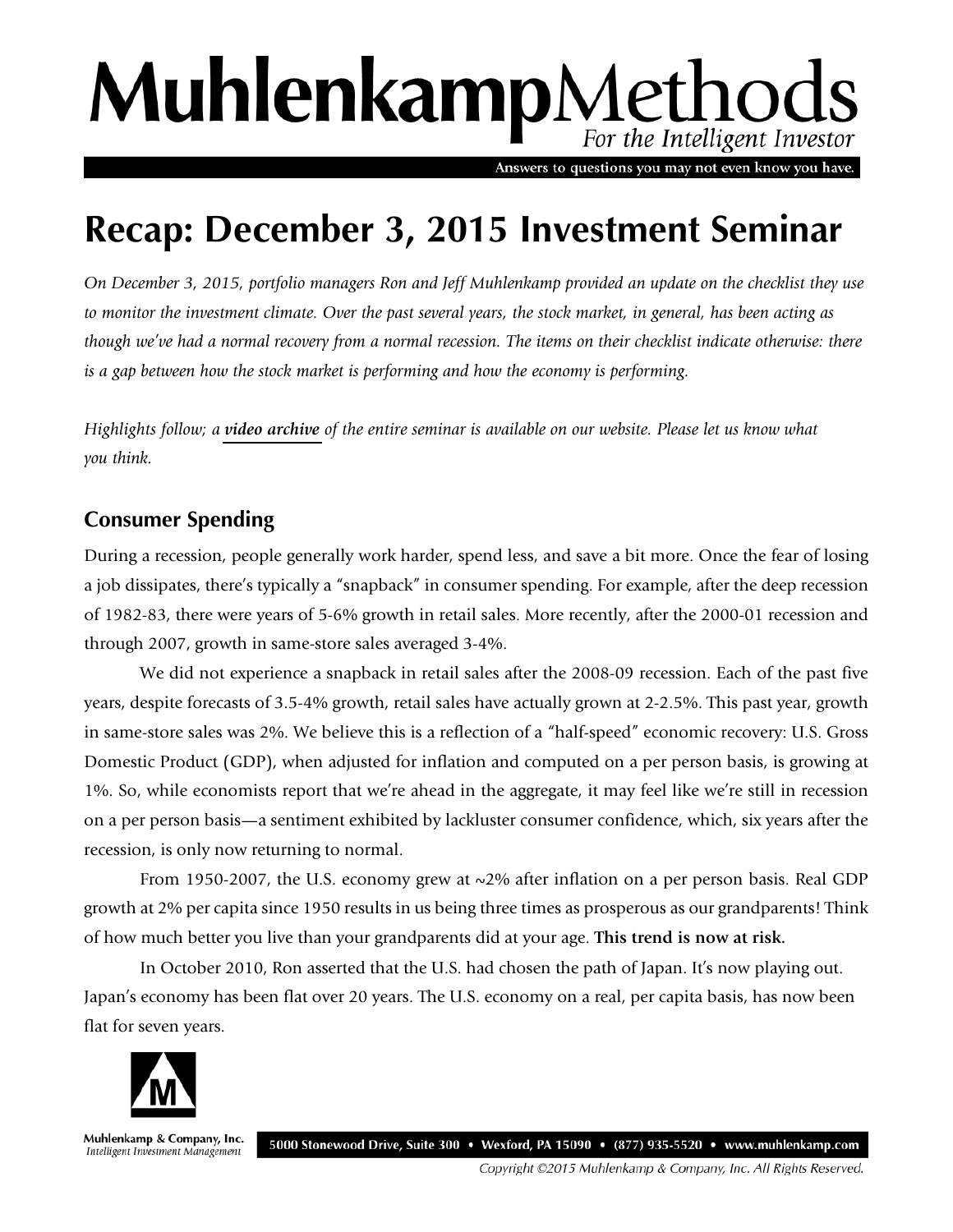#### **Business Investment**

With every recession, there's a decrease in capacity utilization by businesses. During the 2008-09 recession, it dropped from 81% to 67%. This metric has yet to return to 80%, the historic benchmark for building new plants and/or hiring new people. (Capacity utilization is currently around 78%.) New orders for durable goods have yet to exceed 2006-07 levels. Despite very low interest rates, businesses have not borrowed to expand their physical plant. Companies, on average, have enough capacity! It also helps explain why full-time employment is only now getting back to pre-recession levels. But here's the snag: The U.S. population, grows by 1% per year, so when you examine full-time employment as a ratio, the percent of employed adults has gone from 63% (pre-recession) to 58% (today). That's 5% fewer fulltime employees, per capita, than we had six or seven years ago!

We learned in the 1980-90s, there's no limit to what people are willing to spend. The question remains: Is there a limit to what they are willing to produce? If it doesn't pay for people to work, the economy won't grow. If it doesn't pay for employers to build and hire, the economy won't grow.

#### **Credit Default/Bank Health**

The credit crisis in the U.S. ended in 2009-10. Bank balance sheets are now healthy.

### **Velocity of Money**

The velocity (turnover) of money continues to be minimal. Consumers aren't borrowing to buy houses. (They have borrowed for college tuition, which may be the next problem.) Companies aren't borrowing to build plant; (see above).

#### **Federal Reserve (Fed) and U.S. Treasury**

The Fed has begun to allow short-term interest rates to move up. We don't think an increase in short-term interest rates will have much effect on long-term interest rates; consequently, we own no bonds.



Muhlenkamp & Company, Inc. Intelligent Investment Management

5000 Stonewood Drive, Suite 300 • Wexford, PA 15090 • (877) 935-5520 • www.muhlenkamp.com

Copyright ©2015 Muhlenkamp & Company, Inc. All Rights Reserved.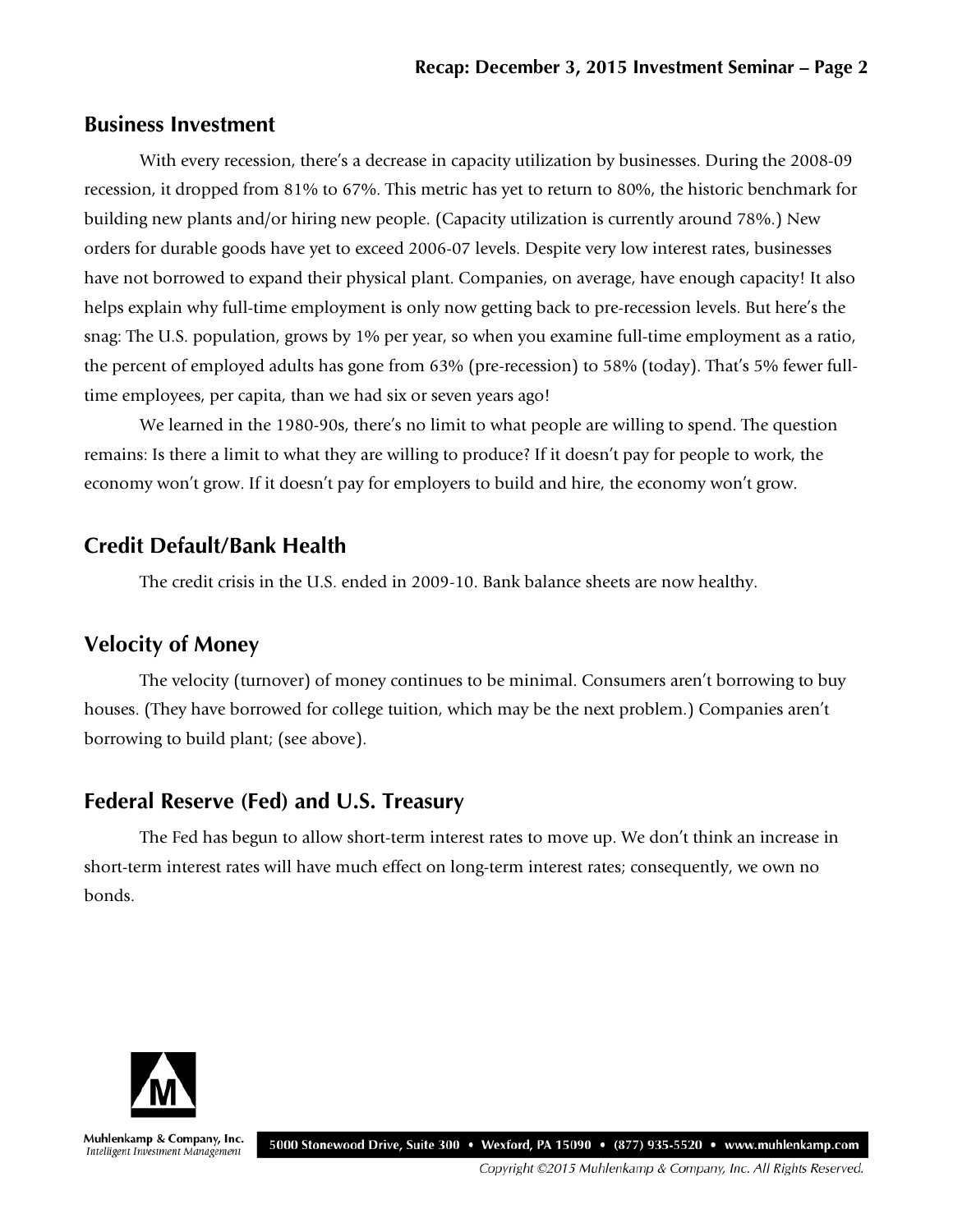#### **Taxes and Regulation**

The debate regarding taxes is ongoing. One party argues government spending is critical and we have to increase taxes to increase spending. The other party claims, at some point, taxes and/or deficits kill the economy and we have to cut back on spending. For individuals, we've had income tax rates as high as 90% (following WW II-1964) and as low as 28% (1988), but politicians have never been able to squeeze more than 19% or 20% of GDP out of the American public to send to Washington, DC.

In the meantime, put yourself in the shoes of an employer: You know regulations are going up (half of the regulations under the Dodd-Frank bill haven't been written yet); you've been promised that your taxes are going up; and you're being pressured to raise (minimum) wages. Would you borrow money to build plant and hire people?

### **The European Union (EU) and Japan**

Abnormal things are happening with interest rates in Europe and Japan. Negative real rates of return (nominal interest rate minus inflation) have historically happened with some degree of frequency, but negative nominal interest rates—paying the borrower to take your money for a period of time—are highly unusual. This is taking place in Japan, France, Germany, Belgium, Denmark, and Switzerland. As an example, Switzerland's central bank is intentionally generating negative nominal rates, prodding investors to get their money out of the bank and into circulation within the economy, and to keep foreign money out.

What's happening with currencies?

As our central bank (Fed) ended QE in October 2014, the European Central Bank (ECB) began its own version of QE in 2015. As a result, the value of the euro is declining against the dollar, which, while hurting the EU consumer, is helping their exporters. (Germany, in particular, is export-driven.)

The Bank of Japan (BoJ) embarked on its version of QE after Prime Minister Abe got elected in 2012. With the BoJ balance sheet expanding faster than the Fed's, the yen, too, weakened against the dollar—hurting Japanese consumers, while helping their exporters. Recently, some observers have been expecting an increase in Japan's QE, as they have been unable to reach their inflation target. The BoJ has declined to do that, but it hasn't slowed the program either.

Worth noting: In November 2014, Japan's national pension fund overhauled its allocation of assets, decreasing the amount that went into Japanese bonds and increasing the amount that went into domestic equities and foreign assets. This movement will tend to further punish the yen, while driving up



Muhlenkamp & Company, Inc. Intelligent Investment Management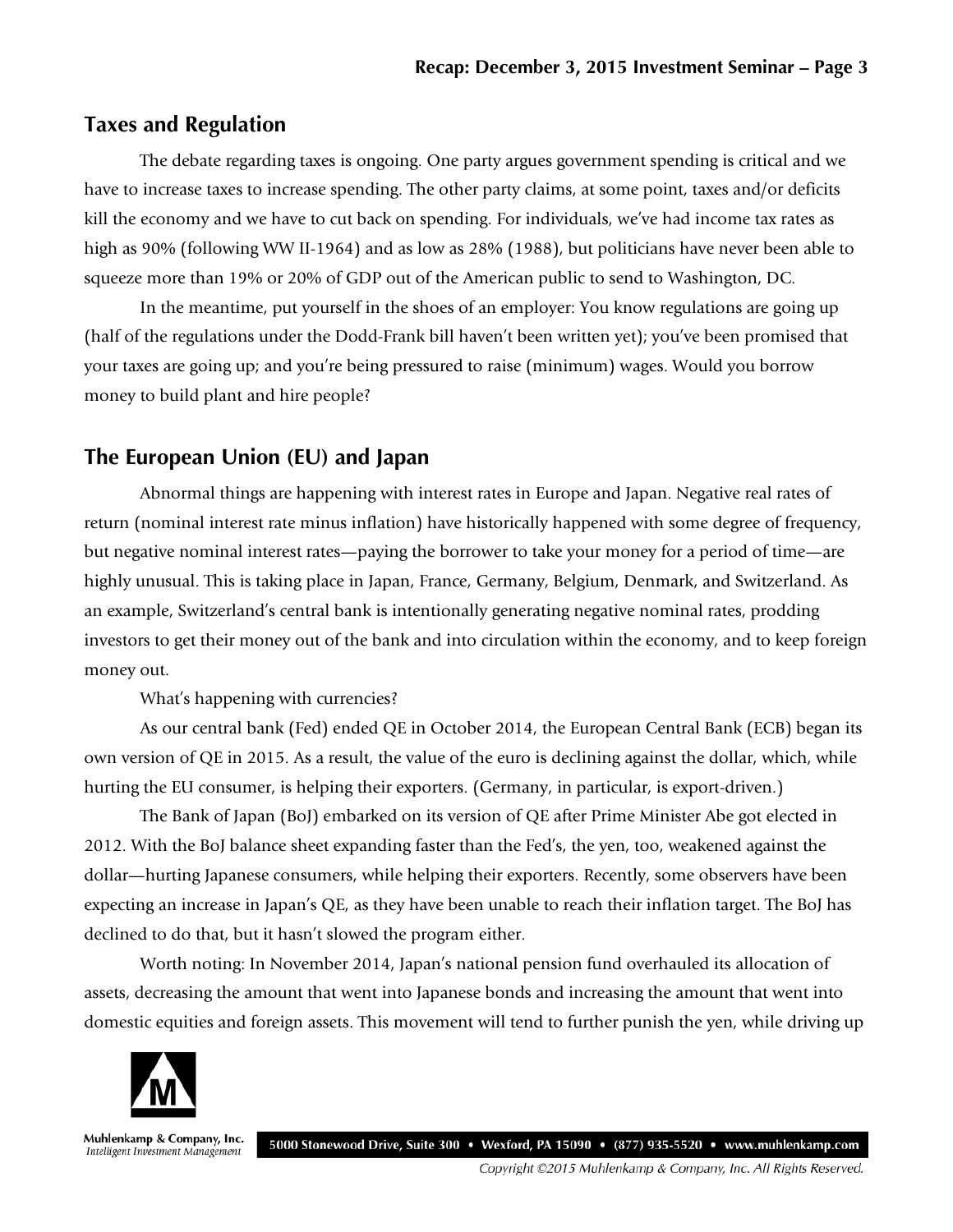the level of foreign currency they are buying. In a similar vein, Morgan Stanley published a study indicating German investors began a massive shift from European bonds into U.S. bonds in 2015, contributing significantly to the exchange rate movement. They further believe that the shift from European to U.S. bonds will continue for the rest of this decade.

With the combination of negative nominal interest rates and devalued currencies, it is no wonder Japanese and European investors are selling domestic bonds and taking their money overseas in a search of a better return.

#### **China, Russia, and Commodities**

The Chinese government intentionally encouraged growth through capital formation (building roads, bridges, buildings, factories) from 2000-2009. Recognizing further investment in those endeavors is wasteful, the Chinese government is encouraging consumption as a growth driver for their whole economy. Over the last 10 years, growth in consumption has been pretty steady at 4%.

China's shift in strategy matters because China had become the dominant source of incremental demand for commodities in the world through its focus on growth through capital formation. Since it takes 5-10 years to put a new mine into production, producers started investing in new capacity in the early 2000s, believing Chinese demand would continue to grow at previous rates. That new capacity came online early in this decade, about the time Chinese demand growth began to slow. There is now a glut in a number of hard commodities and because producers borrowed to build the new plants, they will not shut them down—they must generate cash in order to meet their obligations. Oversupply in copper and iron ore has been driving prices down since 2011; the same is true of steel and coal.

Crude oil has also been declining in price, but the reasons are different. Coming out of the 2008- 09 recession, the price of crude oil on an international basis stabilized around \$100 per barrel, until the summer of 2014 when U.S. shale drilling began to create an oversupply. Expectations were high going into Thanksgiving 2014 that Saudi Arabia would cut production to put a floor under oil prices. The Saudis declined to do so, in fact, increasing production since then. Russia and Iraq have also increased production—and Iran has announced its intention to do so once sanctions are lifted. Recently, the price of crude oil has stayed in a band between \$35 and \$50 per barrel. U.S. shale production is declining as U.S. producers cut capital investment—and the major international oil companies have cut capital outlays as well—which will have an effect on supply after a lag best measured in years. In the meantime, global oil inventories are far higher than the historical average, putting downward pressure on near-term prices.



Muhlenkamp & Company, Inc. Intelligent Investment Management